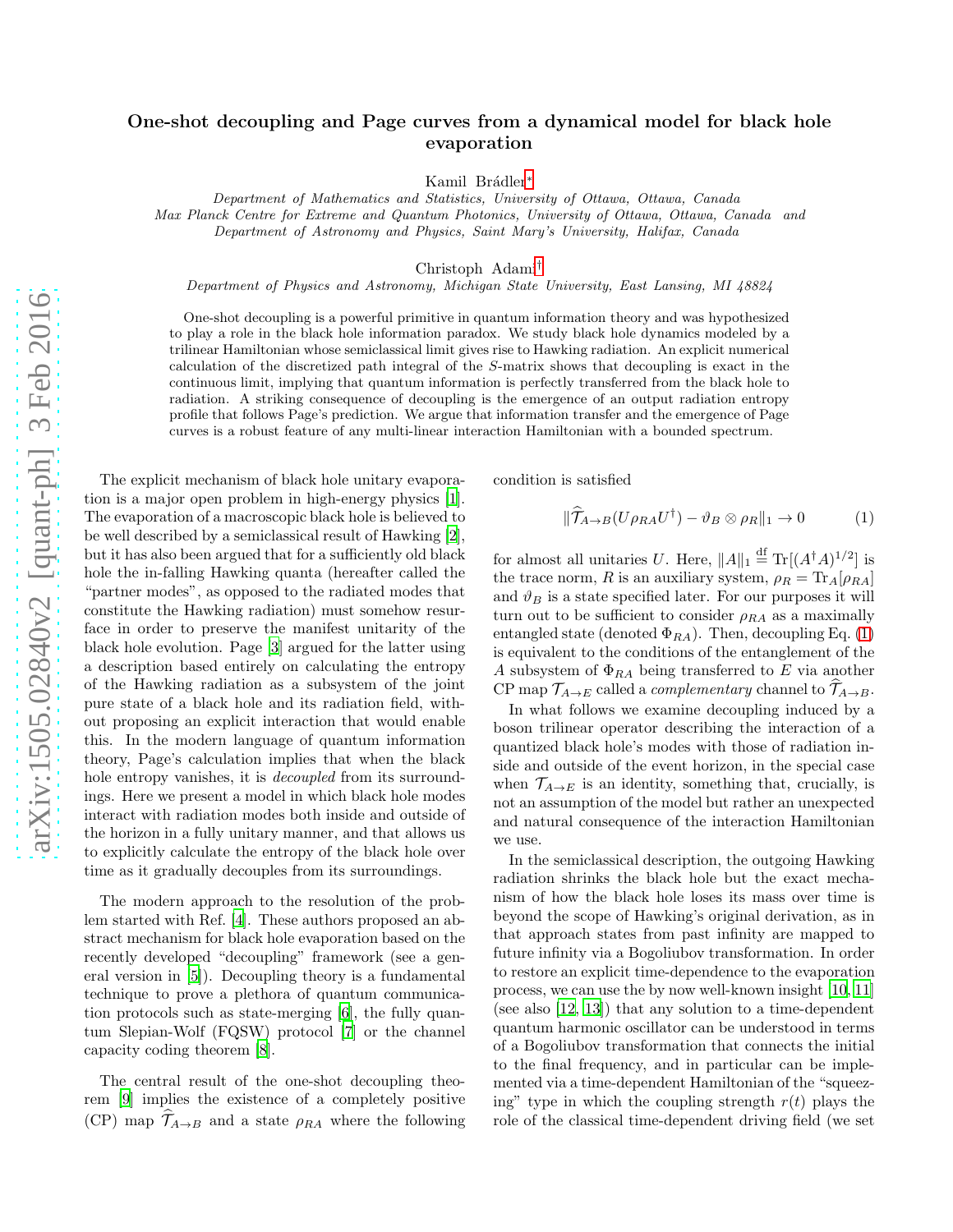$\hbar = 1$ 

<span id="page-1-0"></span>
$$
H = ir(t)(b†c† - bc) .
$$
 (2)

Here, the annihilation operators  $b$  and  $c$  annihilate radiation modes within and outside of the event (or apparent) horizon, respectively. Such a description can be used to derive Hawking radiation from a collapsing shell of matter, for example [\[14](#page-4-15)[–16](#page-4-16)]. However, in such a time-dependent semi-classical description, the black hole degrees of freedom are not explicitly quantized and the backreaction of the radiation on the black hole cannot be followed.

The dynamic model for the evaporation of a black hole that we analyze here can be seen as an an extension of Hawking's semi-classical approach [\[17\]](#page-4-17) where the black hole internal degrees of freedom are explicitly quantized to allow us to track the black hole quantum entropy over time. This model is explicitly ad hoc: the quantum interaction is not derived from a quantum field theory that couples gravitational modes to radiation modes. Rather, it is an extension of the semi-classical Hamiltonian [\(2\)](#page-1-0), and reduces to it when the quantum black hole modes are replaced by their classical expectation values. In the static infinite-time limit, the quantum Hamiltonian (shown below) therefore implements the standard Bogoliubov transformation between past and future infinity, and reproduces the celebrated Hawking results as has been shown previously [\[11,](#page-4-12) [18,](#page-4-18) [19](#page-4-19)].

The Hamiltonian we study is the so-called boson trilinear Hamiltonian

<span id="page-1-1"></span>
$$
H_{\rm tri} = ir \left( ab^{\dagger} c^{\dagger} - a^{\dagger} bc \right) \tag{3}
$$

often encountered in quantum optics and condensed matter physics [\[20](#page-4-20)[–22\]](#page-4-21) or quantum optomechanics [\[23](#page-4-22)]. In quantum optics, the operators  $b$  and  $c$  refer to the signal and idler modes, respectively, while a refers to the pump mode. The intriguing formal analogy between black hole radiance and parametric amplification has been noted before [\[18,](#page-4-18) [19,](#page-4-19) [24\]](#page-4-23). As a model of black hole and radiation interactions, the operator  $a$  in  $(3)$  annihilates black hole modes, whereas  $c$  and  $b$  are defined as in  $(2)$ .

The black hole mass is a function of the input state  $n_a = \langle a^{\dagger} a \rangle$  as well as of the coupling strength r (called the gain or squeezing parameter in quantum optics). In the semi-classical limit, the relationship between  $r(t)$  in [\(2\)](#page-1-0) and black hole parameters is simply (in units where  $\hbar = c = G = k = 1)$  [\[18](#page-4-18)]

$$
T(t) = \frac{\omega}{2\ln[\tanh^{-1}(r(t)t)]}
$$
\n(4)

where  $T(t)$  is the time-dependent Hawking temperature  $T(t) = (8\pi M(t))^{-1}$  and  $M(t)$  is the black hole mass.

The initial black hole state can be pure or mixed. For simplicity, we restrict our analysis here to the pure state scenario and a black hole in initial state  $|n\rangle_a$  (*n* modes),

but our results naturally carry over to an arbitrary superposition and any mixed initial black hole state with corresponding nonzero initial entropy as we discuss below. We now define the time-evolution operator on a quantum state  $|\Psi(t_1)\rangle$  as  $|\Psi(t_2)\rangle = U(t_2, t_1)|\Psi(t_1)\rangle$  where

$$
U(t_2, t_1) = \mathsf{T}e^{-i\int_{t_1}^{t_2} H(t')dt'}.
$$
 (5)

The symbol T stands for Dyson's time-ordering operator and  $H(t)$  is the Hamiltonian describing the unitary evolution of the quantum state. We can then write the time-evolution of the black hole initial state  $|\Psi(0)\rangle = |n\rangle_a|0\rangle_b|0\rangle_c \equiv |n\rangle_a|0\rangle_{bc}$  as

<span id="page-1-2"></span>
$$
|\Psi(t)\rangle = U(t,0) |\Psi(0)\rangle = \mathsf{T}e^{-i\int_0^t H_{\text{tri}}(t')dt'} |n\rangle_a |0\rangle_{bc},
$$
\n(6)

where  $H_{\text{tri}}$  is the trilinear Hamiltonian (written as a sum over modes)

$$
H_{\rm tri} = \sum_{k=-\infty}^{\infty} i r_{\omega_k}(t) \left( a_k b_k^{\dagger} c_k^{\dagger} - a_k^{\dagger} b_k c_k \right). \tag{7}
$$

In the following, we will focus on a single mode  $k$  with energy  $\omega_k$ , and omit the index k for convenience.

To calculate [\(6\)](#page-1-2), we introduce small time slices  $\Delta t$  and discretize the path integral so that with  $t = N\Delta t$ 

<span id="page-1-3"></span>
$$
U(t) = \mathsf{T}e^{-i\int_0^t H_{\rm tri}(t')}dt' \approx \prod_{i=1}^N e^{-i\Delta t H_i},\qquad(8)
$$

where the *i*-th time-slice Hamiltonian  $H_i = ir_0\left(a b_i^{\dagger} c_i^{\dagger} - \right)$  $a^{\dagger}b_ic_i$  acts on the black hole state and the *i*-th slice of the *bc* Hilbert space  $|0\rangle_{b_ic_i}$ . The initial value  $r_0$  sets the energy scale, and we simply set  $r_0 = 1$  in the following.

We now apply [\(8\)](#page-1-3), so that

$$
\left|\Psi(t)\right\rangle_{a'bc} = \mathcal{W}\left|n\right\rangle_a\left|0\right\rangle_{bc} = \prod_{i=1}^N e^{-i\Delta t H_i} \left|n\right\rangle_a\left|0\right\rangle_{bc},\quad(9)
$$

where  $|0\rangle_{bc} \stackrel{\text{df}}{=} |0\rangle_{b_Nc_N} \otimes \ldots \otimes |0\rangle_{b_1c_1}, W^{(i)} = e^{-i\Delta t H_i}$  and  $W = W^{(N)} \circ \dots \circ W^{(1)}$ . The first time slice is

<span id="page-1-5"></span>
$$
|\Psi(1)\rangle = W^{(1)}|n\rangle_a |0\rangle_{b_1c_1} = \sum_{j=0}^n U_{nj}^{(1)} |j\rangle_a |n-j\rangle_{b_1c_1}
$$
\n(10)

while  $|\Psi(t)\rangle$  is given by

<span id="page-1-4"></span>
$$
\begin{aligned} |\Psi(t)\rangle_{a'bc} &= \sum_{j_1\ldots j_N} U_{nj}^{(1)} \ldots U_{j_{N-1}j_N}^{(N)} \\ &\times |j_N\rangle_a |j_{N-1} - j_N\rangle_{b_N c_N} \ldots |n - j_1\rangle_{b_1 c_1}. \end{aligned} \tag{11}
$$

Note that approximating the path integral using a single time-slice—the static path approximation (SPA), see e.g. [\[25,](#page-4-24) [26](#page-4-25)]—can yield good results at very low temperatures, but disregards self-consistent temporal fluctuations. Indeed, SPA calculations of the black hole entropy using the trilinear Hamiltonian lead to an oscillating behavior of the black hole entropy [\[18,](#page-4-18) [19\]](#page-4-19). The black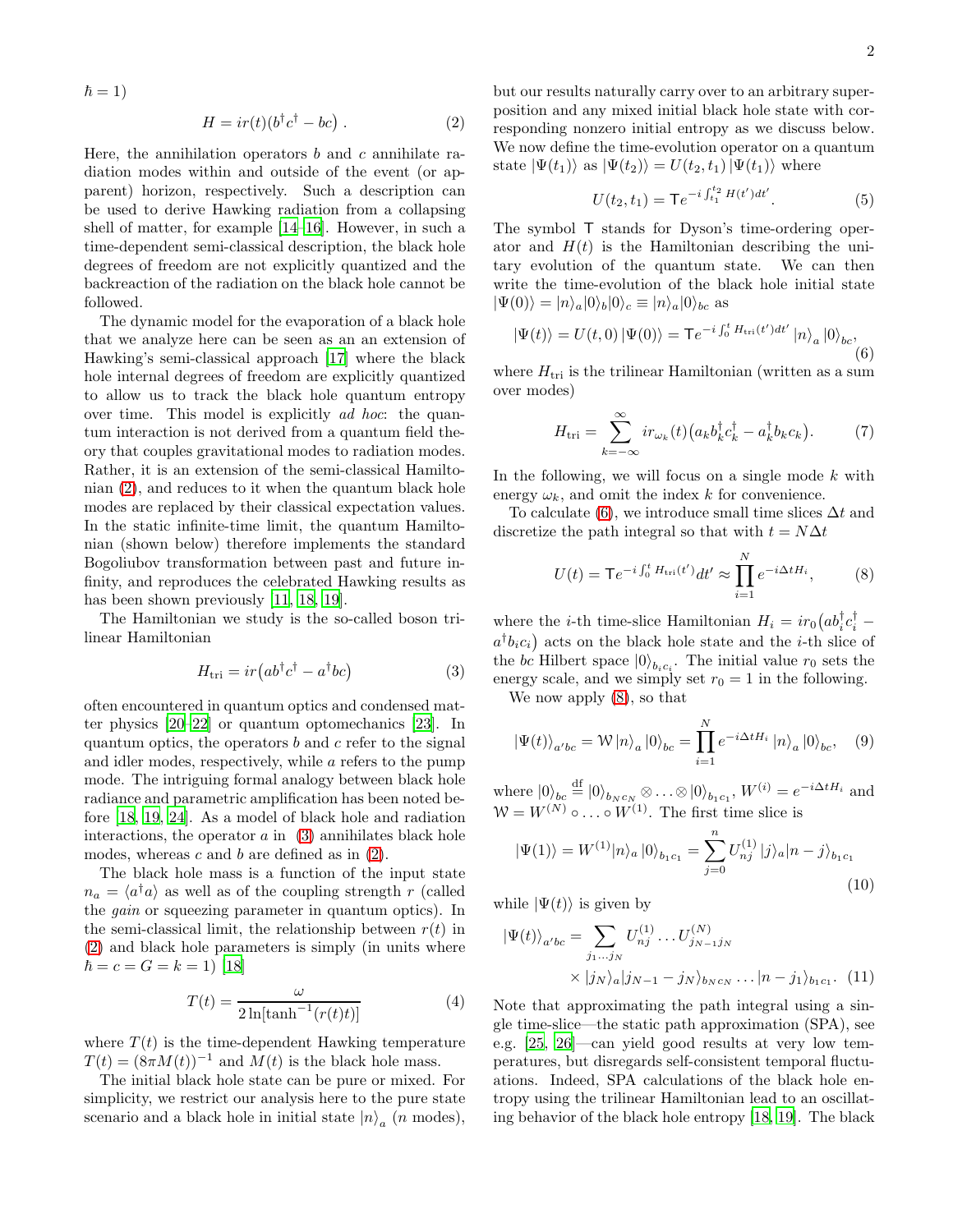

FIG. 1. The action of the discretized path integral  $W^{(i)}$  is sketched. The braces indicate the entropy calculation of the radiated modes at each time-slice.

hole von Neumann entropy can be calculated using the marginal density matrix  $\hat{\vartheta}_{a'}(t) = \text{Tr}_{bc} [|\Psi(t)\rangle \langle \Psi(t)|_{a'bc}],$ which can be written entirely in terms of the coefficients  $|U_{ij}|^2$ , which describe the probability to observe j modes of the black hole given that in the previous iteration we found *i* modes)  $\vartheta_{a'}(t) = \sum_{j_N=0}^n p_{j_N} |j_N\rangle\langle j_N|$  where

<span id="page-2-1"></span>
$$
p_{j_N} = \sum_{j_1 > j_2 > \dots > j_{N-1}}^n |U_{nj_1}^{(1)}|^2 \dots |U_{j_{N-2}j_{N-1}}^{(N-1)}|^2 |U_{j_{N-1}j_N}^{(N)}|^2.
$$
\n(12)

To follow the time evolution of the black hole entropy  $H_n(t) = -\text{Tr} \left[ \vartheta_{a'}(t) \log \vartheta_{a'}(t) \right]$  given the initial state of the black hole is a pure state with  $n$  quanta, we need to evaluate the *n* coefficients  $p_{jN}$  above. This is a difficult calculation because unlike the Hawking isometry, the unitary operator  $W^{(i)}$  is not known to be factorizable in a simple way. The usual formal factorization formulas [\[27](#page-4-26)[–29\]](#page-4-27) are infinite operator products and often are not suitable for practical calculations. A common route to obtain the time evolution is to expand the exponential around  $r_0 t \approx 0$  but this allows only a short-time analysis of the evolution operator. For greater  $r_0t$ , the Taylor expansion is prohibitively inefficient. However, a method developed in Ref. [? ] enables us to find the action of the unitary operators even for large values of  $r_0t$ . The action of  $W^{(i)}$  acquires an interesting combinatorial interpretation in terms of an integer lattice known as a generalized Dyck path [\[30](#page-4-28)] if it acts on any state generated by the repeated action of  $ab^{\dagger}c^{\dagger}$  on a ground state  $|$ gr $\rangle$ , defined by  $a^{\dagger}bc|$ gr $\rangle = 0$ . The basis elements  $\{|k00\rangle_{abc}\}_{k=0}^{n}$  spanning our input Hilbert space of  $W^{(i)}$  are all ground states of  $H_i$ .

We evaluated the output entropy for black holes with initial quanta n for  $0 \le n \le 50$  using the discretized path integral [\(11\)](#page-1-4). The resulting entropy as a function of the number of time slices (at constant small  $\Delta t$ ) is shown in Fig. [2](#page-3-0) for  $n = 5, 20$  and 50. An entropy curve strikingly similar to the one predicted by Page [\[3\]](#page-4-4) emerges in the limit of large  $t$  (several thousand time slices). This shape is consequence of the fact that the final black hole den-

sity matrix  $\vartheta_{a'}$  (for  $N \gg 0$ ) is extremely close to a pure vacuum state  $|0\rangle_{a'}$  for all examined input basis states  $|n\rangle$ . Note that the case  $n = 50$  gives rise to an extremely large Hilbert space, and to obtain a reliable Taylor expansion for  $\Delta t = 1/15$  would require expansion to order up to 500. A straightforward numerical evaluation of the  $2^{500}$  terms is of course impossible, but the method developed in [? ] makes the calculation tractable on a High-Performance Computing Cluster. We have also performed a calculation of the integral where partner modes are allowed to interact with the black hole a second time, breaking the symmetry between partner and Hawking modes. Such a calculation is far more complex, but does not change the shape of the Page curves appreciably.

It is important to stress that even though we studied the effect of W only on basis states  $|n\rangle$ , we can extend  $\sum_{k=0}^{n} \beta_k |k\rangle_a$ . It is sufficient to show decoupling of the this conclusion to an arbitrary input pure state  $\psi_a$  = spanning basis set. Thus, ultimately the action of W can be reformulated as inducing

<span id="page-2-0"></span>
$$
|k\rangle_a\,|0\rangle_{bc} \stackrel{\mathcal{W}}{\rightarrow} |\Psi(t)\rangle_{a'bc} \approx |0\rangle_{a'} \otimes \vartheta_{bc}(|k\rangle),\tag{13}
$$

where  $0 \leq k \leq n$  and  $\vartheta_{bc}(|k\rangle) \stackrel{\text{df}}{=} \text{Tr}_{a'} [|\Psi(t)\rangle \langle \Psi(t)|_{a'bc}]$ . Hence  $\vartheta_{bc}(|k\rangle)$  is necessarily pure and mutually orthogonal for all k. Since  $|0\rangle_a$  is a "constant" state (independent of  $k$ ), it immediately follows that an arbitrary superposition  $\psi_a$  will be transferred to the Hawking modes and their partners  $(bc)$ . These are precisely the circumstances captured by the decoupling theorem in Eq. [\(1\)](#page-0-0) upon identifying  $A \leftrightharpoons a, E \leftrightharpoons bc$  and  $B \leftrightharpoons a'$ . The presence of an input bipartite state  $\Phi_{RA}$  instead of  $\psi_A$  is just a convenient reformulation so that if the decoupling (transfer) of  $\Phi_{RA}$  is successful, it can be used to perfectly teleport any  $\psi_A$ .

As is implied by [\(13\)](#page-2-0), the black hole evolution ultimately turns out to be an *erasure* map  $\mathcal{T}_{a\to a'} : \psi_a \to$  $Tr[\psi_a]|0\rangle\langle0|_{a'},$  which we interpret as complete evaporation. This immediately implies that the map  $\mathcal{T}_{a\rightarrow bc}$  must be the identity as announced earlier. The decoupling theorem then implies [\[5](#page-4-6)] that the input state (and so the quantum information it carries) has been nearly perfectly transferred to the bc Hilbert space. What we found therefore is an explicit (and simple) realization of the one-shot state merging protocol [\[5,](#page-4-6) [31\]](#page-4-29) (generalizing Ref. [\[6](#page-4-7)] studied in the asymptotic limit) and thus the action of  $\mathcal{T}_{a\rightarrow a'}$ in [\(1\)](#page-0-0) turns out to be a simple case of the FQSW protocol [\[7\]](#page-4-8) (the erasure map is essentially the trace map which is a special case of the partial trace appearing in FQSW).

The question of how exactly the information is encoded in the outgoing radiation described by the density matrix  $\vartheta_{bc}$  is non-trivial. The mapping  $\mathcal{T}_{a\rightarrow bc}$  is a highly convoluted identity, something that is expected from the decoupling mechanism. Hence the information is not readily available for a read-out—the state occupying the bc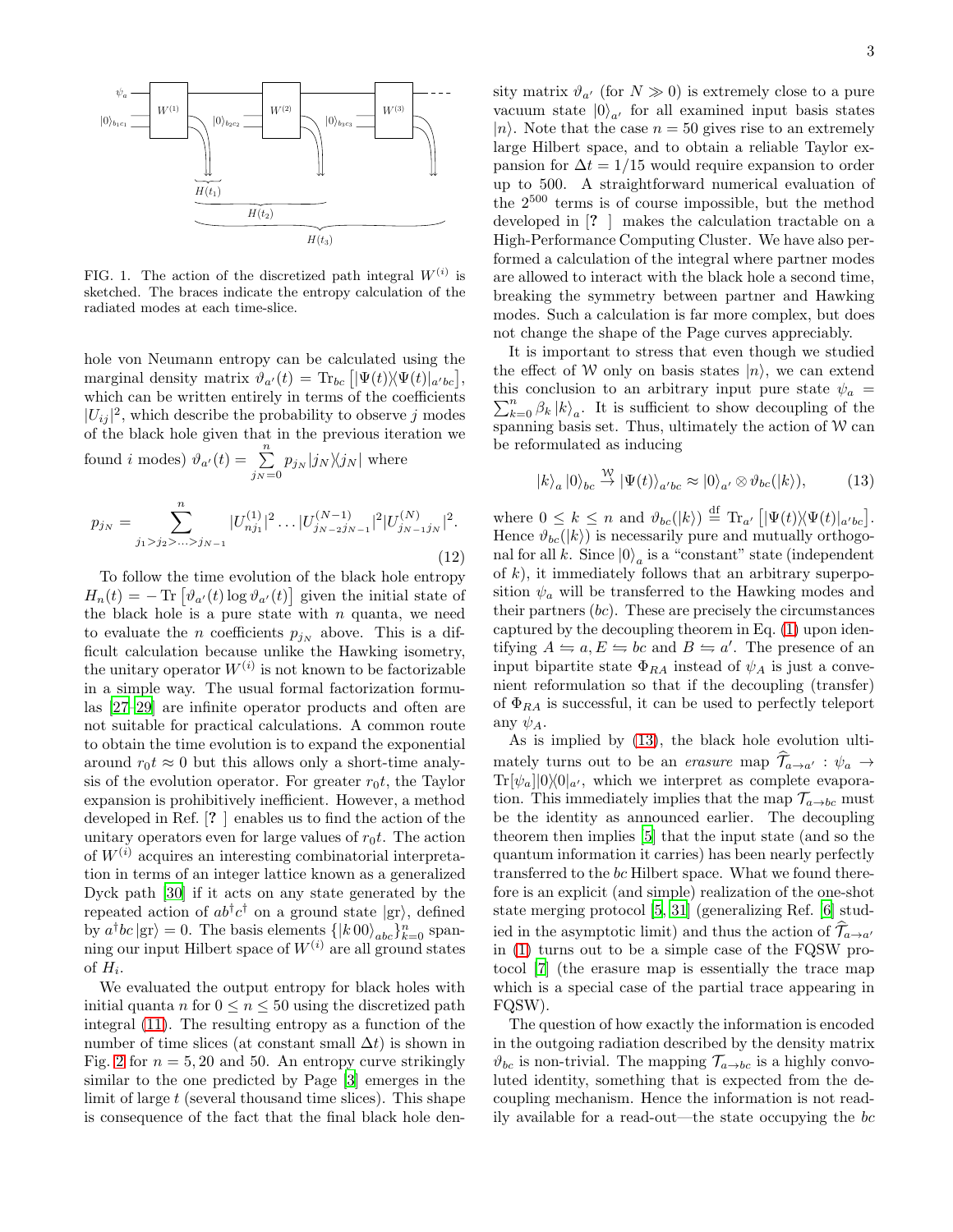

<span id="page-3-0"></span>FIG. 2. Black hole entropy  $H_n(t) = H[\vartheta_{a'}] = H[\vartheta_{bc}(t)]$  as a function of the iteration number N for initial states  $|n\rangle_a |0\rangle_b$ with  $n = 5$  (orange),  $n = 20$  (red) and  $n = 50$  (pink), with  $t = \Delta t N$ . Logarithms are base  $n + 1$  so that each black hole entropy  $H_n(t) \leq 1$ . We use  $r_0 = 1$  and  $\Delta t = 1/15$ . The curves are qualitatively unchanged if  $\Delta t = 1/25$  and using a commensurately larger number of time slices (data not shown).

Hilbert space is scrambled, or, in quantum information theory jargon, it is a highly entangled quantum code.

The output state is highly entangled and so an observer having access only to the b or c mode cannot learn anything. This is a direct consequence of the symmetry between the modes  $b$  and  $c$  in the boson trilinear Hamiltonian given by Eq. [\(3\)](#page-1-1), also seen in the action of the unitary  $W^{(1)}$  and W in Eqs. [\(10\)](#page-1-5) and [\(11\)](#page-1-4), respectively. This is a textbook example of how the impossibility of perfect cloning prevents an observer from obtaining any information from  $\vartheta_b$  or  $\vartheta_c$  alone. If there existed a completely positive map that recovers  $\psi_a$  from  $\vartheta_b$  only, the same operation could recover it from  $\vartheta_c$ . But that would result in two nearly perfect copies of  $\psi_a$  which is prohibited by quantum mechanics. Using the language of quantum Shannon theory, the quantum capacity of the channel  $\mathcal{M}_{a\to b(c)}$  must vanish [\[32\]](#page-4-30).

The trilinear Hamiltonian Eq. [\(3\)](#page-1-1) that allowed us to carry through this analysis is, to put it bluntly, a guess. It does not follow from an interacting quantum field theory of gravity (such as a locally-flat conformal field theory coupled to a dilaton [\[33\]](#page-4-31) (see [\[34\]](#page-4-32) for additional references). However, it is manifestly an elegant extension of the semi-classical approach, and it is difficult to imagine that a consistent renormalizable quantum field theory of gravity would not, in an effective limit, reduce to precisely an interaction as we describe. In fact, the mechanism of information conservation implied by our model is an example of a much larger class of more complicated Hamiltonians with the proper semiclassical limit  $V_{\omega_i} |{\rm vac} \rangle \ = \ 1/{\cosh r_{\omega_i}} \sum_{m=0}^{\infty} \tanh^m r_{\omega_i} \ket{m}_{b_i} \ket{m}_{c_i}. \quad {\rm In-1}$ deed, it may be possible to use decoupling as a constraint to impose conditions on the form of the Bogoliubov transformation that connects the in-vacuum with

the out-vacuum. It is clear from general arguments [\[35](#page-4-33)] that at a minimum extra degrees of freedom are needed that are coupled to the Hawking modes, and in our model these degrees of freedom are the quantized black hole modes a.

To illustrate the mechanism concretely, we set  $\psi_a =$  $|3\rangle_a$  and observe the behavior of the probabilities given by Eq. [\(12\)](#page-2-1) in Fig. [3.](#page-3-1) The black hole state slowly "drifts"



<span id="page-3-1"></span>FIG. 3. The schematic evolution of the probability Eq. [\(12\)](#page-2-1) of the black hole density matrix  $\vartheta_{a'}(t)$  for the input state  $|3\rangle_a$ . Time goes from left, the boxes are Fock bases  $(|0\rangle, \ldots, |3\rangle,$  top to bottom) and the lines represent the contributions from the previous iterations. The vacuum gets the majority of contributions in every iteration (three steps shown here) capturing the black hole evaporation.

towards the vacuum state (the top line) even if the transition amplitudes for the highest Fock state are close to one, that is, the least favorable conditions for the transition to the vacuum state. This is a direct consequence of the spectrum boundedness of the trilinear Hamiltonian Eq.  $(3)$  – the number of bosons n in the a mode that  $W = \exp[-iH_{\text{tri}}]$  can "distribute" to the bc modes is naturally equal to or lower than  $n$ . Crucially, any spectrum-bounded and possibly multilinear Hamiltonian displays exactly the same behavior, and only the information rate differs. As a consequence, the information transfer mechanism–and therefore the Page curve–are expected to remain virtually unchanged even for much more complicated internal dynamics. In other words, the Page curve is robust and universal.

The general features of information transfer between quantum subsystems as described by Page [\[3\]](#page-4-4) (see also more recently [\[4,](#page-4-5) [36,](#page-4-34) [37\]](#page-4-35)) have been discussed intently in the past. We believe our calculation is the first explicit realization of these previous abstract arguments, pointing towards decoupling as a mechanism for the resolution of the black hole information loss problem. Finally, we would like to point out that the explicitly time-dependent black hole evaporation process we described throws new light on the discussion of putative firewalls [\[38,](#page-4-36) [39](#page-4-37)] for old black holes. The usual line of reasoning for firewalls based on the monogamy property of entanglement does not apply here since the black hole state  $|\Psi(t)\rangle_{a'bc}$  from [\(11\)](#page-1-4) is tripartite entangled.

CA thanks Steve Giddings for discussions. This work was supported in part by Michigan State University through computational resources provided by the Institute for Cyber-Enabled Research.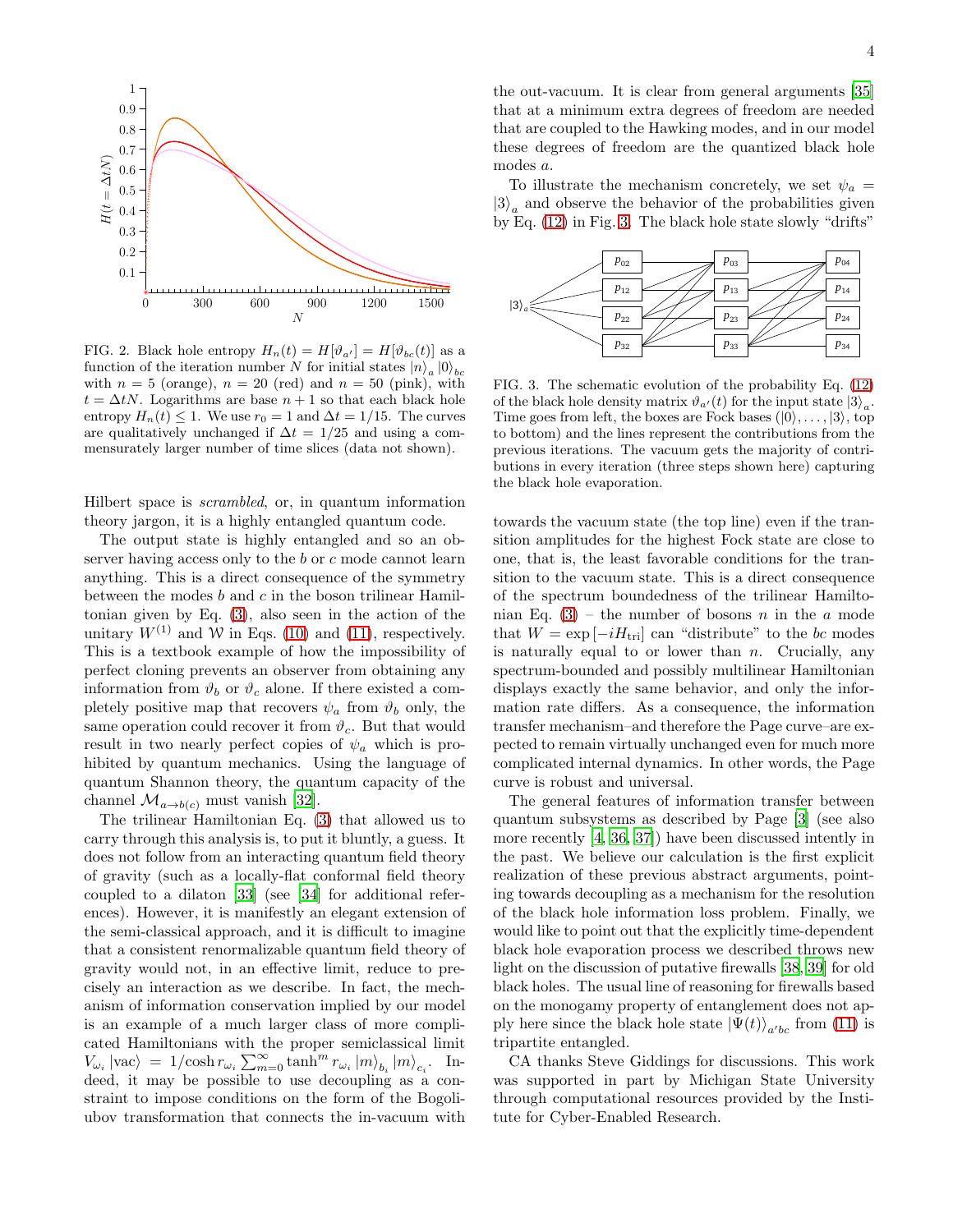∗ [kbradler@uottawa.ca](mailto:kbradler@uottawa.ca)

- <span id="page-4-1"></span><span id="page-4-0"></span>† [adami@msu.edu](mailto:adami@msu.edu)
- <span id="page-4-2"></span>[1] A. Fabbri and J. Navarro-Salas, *Modeling Black Hole Evaporation* (Imperial College Press, London (UK), 2005).
- <span id="page-4-3"></span>[2] S. W. Hawking, "Breakdown of predictability in gravitational collapse," Physical Review D 14, 2460 (1976).
- <span id="page-4-4"></span>[3] Don N Page, "Information in black hole radiation," Physical Review Letters 71, 3743 (1993).
- <span id="page-4-5"></span>[4] Patrick Hayden and John Preskill, "Black holes as mirrors: quantum information in random subsystems," Journal of High Energy Physics 2007, 120 (2007).
- <span id="page-4-6"></span>[5] Frédéric Dupuis, Mario Berta, Jürg Wullschleger, and Renato Renner, "One-shot decoupling," Communications in Mathematical Physics 328, 251–284 (2014).
- <span id="page-4-7"></span>[6] Michał Horodecki, Jonathan Oppenheim, and Andreas Winter, "Quantum state merging and negative information," Communications in Mathematical Physics 269, 107–136 (2007).
- <span id="page-4-8"></span>[7] Anura Abeyesinghe, Igor Devetak, Patrick Hayden, and Andreas Winter, "The mother of all protocols: Restructuring quantum informationäôs family tree," Proceedings of the Royal Society of London A: Mathematical, Physical and Engineering Sciences , 2537–2563 (2009).
- <span id="page-4-9"></span>[8] Patrick Hayden, Michal Horodecki, Andreas Winter, and Jon Yard, "A decoupling approach to the quantum capacity," Open Systems & Information Dynamics 15, 7–19 (2008).
- <span id="page-4-10"></span>[9] Frédéric Dupuis, "The decoupling approach to quantum information theory," arXiv preprint arXiv:1004.1641 (2010).
- <span id="page-4-11"></span>[10] U. Leonhardt, *Essential Quantum Optics: From Quantum Measurements to Black Holes* (Cambridge University Press, 2010).
- <span id="page-4-12"></span>[11] P. D. Nation, J. R. Johansson, M. P. Blencowe, and Franco Nori, "*Colloquium* : Stimulating uncertainty: Amplifying the quantum vacuum with superconducting circuits," Rev. Mod. Phys. 84, 1–24 (2012).
- <span id="page-4-13"></span>[12] H. R. Lewis Jr. and W. B. Riesenfeld, "An exact quantum theory of the time-dependent harmonic oscillator and of a charged particle in a time-dependent electromagnetic field," J. Math. Phys. 10, 1458 (1969).
- <span id="page-4-14"></span>[13] I.A. Pedrosa, "Coherent states for certain timedependent systems," Rev. Bras. de Física 19, 502–515 (1989).
- <span id="page-4-15"></span>[14] G. L. Alberghi, R. Casadio, G. P. Vacca, and G. Venturi, "Gravitational collapse of a radiating shell," Phys. Rev. D **64**, 104012 (2001).
- [15] Tanmay Vachaspati, Dejan Stojkovic, and Lawrence M. Krauss, "Observation of incipient black holes and the information loss problem," Phys. Rev. D 76, 024005 (2007).
- <span id="page-4-16"></span>[16] Anshul Saini and Dejan Stojkovic, "Radiation from a collapsing object is manifestly unitary," Phys Rev Lett 114, 111301 (2015).
- <span id="page-4-17"></span>[17] Stephen W Hawking, "Particle creation by black holes," Communications in Mathematical Physics 43, 199–220 (1975).
- <span id="page-4-18"></span>[18] P. D. Nation and M. P. Blencowe, "The trilinear Hamiltonian: A zero-dimensional model of Hawking radiation from a quantized source," New J. Phys. 12, 095013 (2010).
- <span id="page-4-19"></span>[19] Paul M Alsing, "Parametric down conversion with a depleted pump as a model for classical information transmission capacity of quantum black holes," Classical and Quantum Gravity 32, 075010 (2015).
- <span id="page-4-20"></span>[20] Daniel F Walls and Richard Barakat, "Quantummechanical amplification and frequency conversion with a trilinear Hamiltonian," Physical Review A 1, 446 (1970).
- [21] C Brif, "Coherent states for quantum systems with a trilinear boson Hamiltonian," Physical Review A 54, 5253 (1996).
- <span id="page-4-21"></span>[22] GP Agrawal and CL Mehta, "Dynamics of parametric processes with a trilinear Hamiltonian," Journal of Physics A: Mathematical, Nuclear and General 7, 607 (1974).
- <span id="page-4-22"></span>[23] Markus Aspelmeyer, Tobias J Kippenberg, and Florian Marquardt, "Cavity optomechanics," Reviews of Modern Physics 86, 1391 (2014).
- <span id="page-4-23"></span>[24] U. H. Gerlach, "The mechanism of blackbody radiation from an incipient black hole," Phys Rev D 14, 1479 (1976).
- <span id="page-4-24"></span>[25] P. Arve, G. Bertsch, B. Lauritzen, and G. Puddu, "Static path approximation of the nuclear partition function," Annals of Physics 183, 309–319 (1988).
- <span id="page-4-25"></span>[26] GH Lang, CW Johnson, SE Koonin, and WE Ormand, "Monte Carlo evaluation of path integrals for the nuclear shell model," Physical Review C 48, 1518–1545 (1993).
- <span id="page-4-26"></span>[27] Wilhelm Magnus, "On the exponential solution of differential equations for a linear operator," Communications on pure and applied mathematics 7, 649–673 (1954).
- [28] Masuo Suzuki, "Generalized Trotter's formula and systematic approximants of exponential operators and inner derivations with applications to many-body problems," Communications in Mathematical Physics 51, 183–190 (1976).
- <span id="page-4-27"></span>[29] Hale F Trotter, "On the product of semi-groups of operators," Proceedings of the American Mathematical Society 10, 545–551 (1959).
- <span id="page-4-28"></span>[30] Richard P Stanley, *Enumerative combinatorics. Vol. 2* (Cambridge University Press, 1999).
- <span id="page-4-29"></span>[31] Mario Berta, "Single-shot quantum state merging," arXiv preprint arXiv:0912.4495 (2009).
- <span id="page-4-30"></span>[32] Kamil Brádler and Christoph Adami, "The capacity of black holes to transmit quantum information," Journal of High Energy Physics 05(2014)095 (2014).
- <span id="page-4-31"></span>[33] Jr Callan, Giddings, Harvey, and Strominger, "Evanescent black holes," Phys Rev D 45, 1005–1009 (1992).
- <span id="page-4-32"></span>[34] D. Grumiller, W. Kummer, and D.V. Vassilevich, "Dilaton gravity in two dimensions," Phys. Rep. 369, 327–340 (2002).
- <span id="page-4-33"></span>[35] Sabine Hossenfelder, "Disentangling the black hole vacuum," Physical Review D 91, 044015 (2015).
- <span id="page-4-34"></span>[36] Steven B. Giddings and Yinbo Shi, "Quantum information transfer and models for black hole mechanics," Physical Review D 87, 064031 (2012).
- <span id="page-4-35"></span>[37] Samir D. Mathur and Christopher J. Plumberg, "Correlations in Hawking radiation and the infall problem," Journal of High Energy Physics JHEP09, 093 (2011).
- <span id="page-4-36"></span>[38] Ahmed Almheiri, Donald Marolf, Joseph Polchinski, and James Sully, "Black holes: complementarity or firewalls?" Journal of High Energy Physics 2013, 1–20 (2013).
- <span id="page-4-37"></span>[39] Samuel L Braunstein, Stefano Pirandola, and Karol Życzkowski, "Better late than never: Information re-